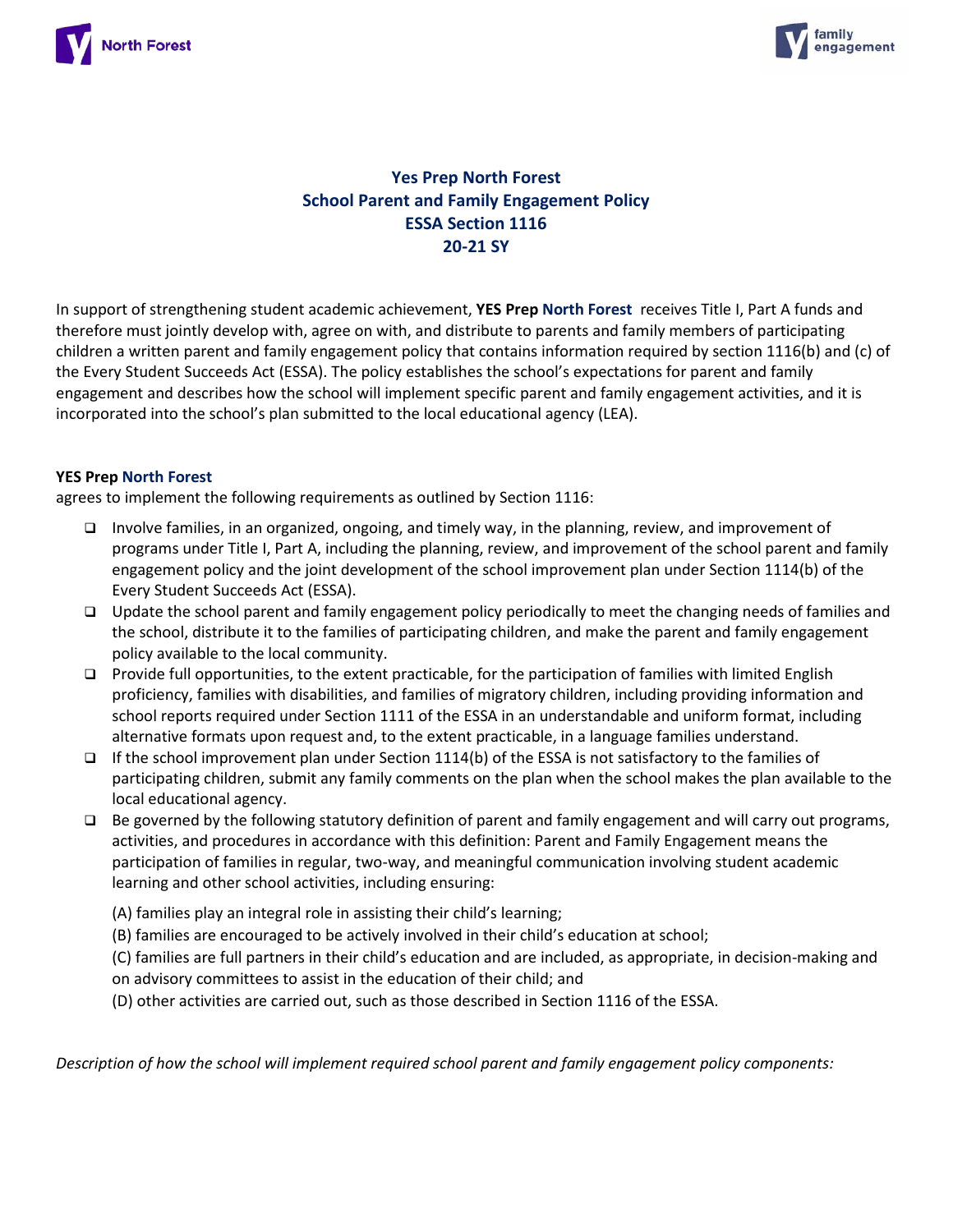



## **JOINTLY DEVELOPED**

**YES Prep North Forest** will take the following actions to involve families in an organized, ongoing, and timely manner in the planning, review, and improvement of Title I programs, including opportunities for regular meetings, if requested by families, to formulate suggestions and to participate, as appropriate, in decisions relating to the education of their child and respond to any such suggestions as soon as practicably possible.

During scheduled Family Engagement Opportunities throughout the school year, **YES Prep North Forest** families will have the opportunity to offer feedback to **YES Prep North Forest** student and family handbook, systems, goals, and campus drivers.

Families have an opportunity to provide feedback and ask questions at the end of every Quarter where we host a meeting to review strengths and areas of improvement.

Feedback from families will be implemented following collaborative meetings with campus leadership and FE Representatives.

### **ANNUAL TITLE I MEETING**

**YES Prep North Forest** will take the following actions to conduct an annual meeting, at a convenient time, and encourage and invite all families of participating children to attend to inform them about the school's Title I program, the nature of the Title I program, the families' requirements, the school parent and family engagement policy, the schoolwide plan, and the school-parent compact.

YES Prep North Forest will host its first annual Title 1 meeting on Friday, January 8 at 9:30am and Tuesday, January 12<sup>th</sup> at 5:00pm. This meeting will inform families of the requirements of Title I and the school's participation as well as families rights to be involved. The Annual Title I Meeting will be used to ask for family input on the School-Parent Compact, campus goals, and gage family's interests in engaging with our campus.

### **COMMUNICATIONS**

**YES Prep North Forest** will take the following actions to provide families of participating children the following:

- $\Box$  Timely information about the Title I Programs.
- $\Box$  Flexible number of meetings or events, such as meetings in the morning or evening.
- Information related to the school and parent programs, meetings, and other activities, is sent to the families of participating children in an understandable and uniform format, including alternative formats upon request and, to the extent practicable, in a language the families can understand: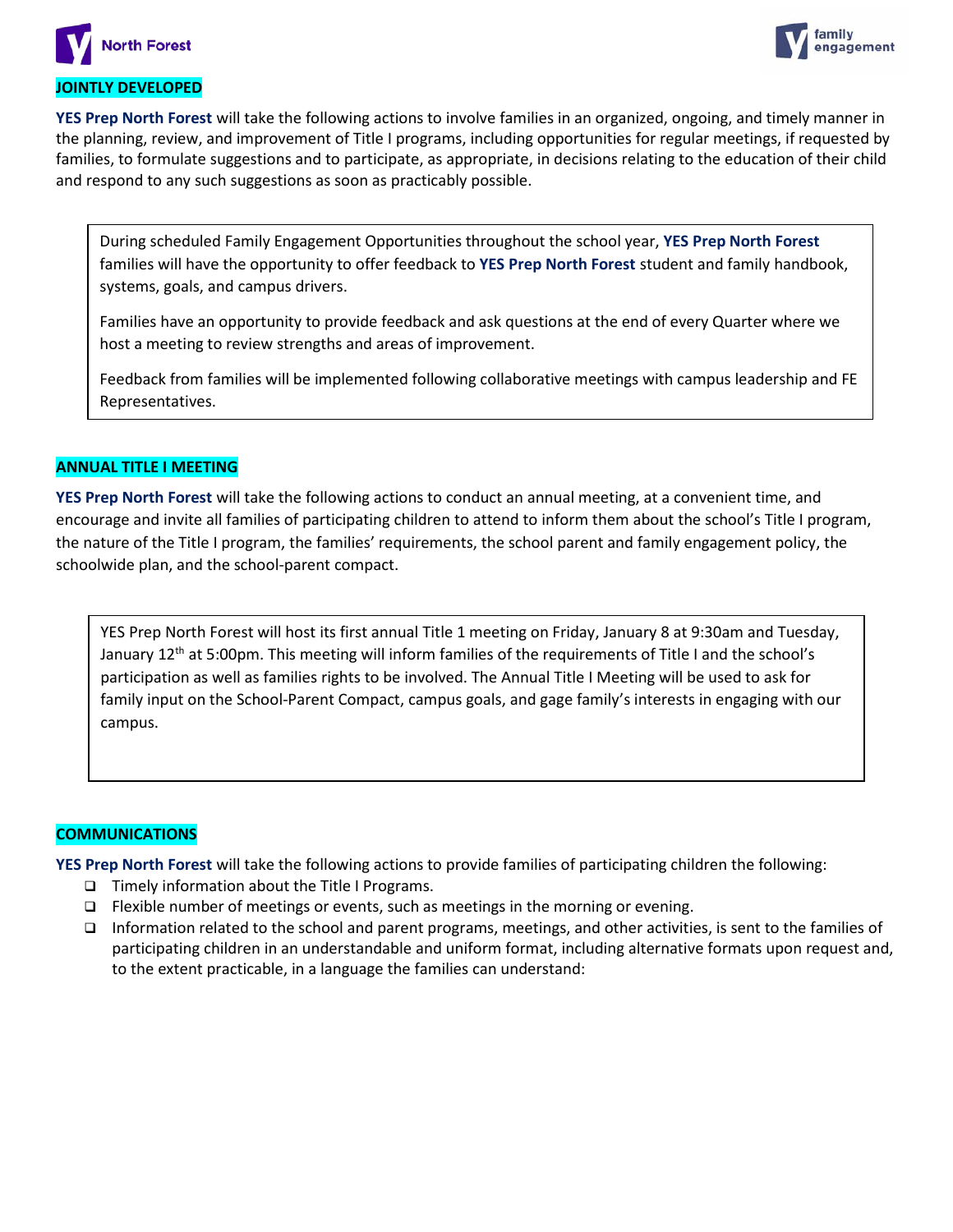



YES Prep North Forest will rely on our campus website, social media, email and telephone communications, and the Family Portal to disseminate all information relevant to families on an ongoing basis. Communication sent to families will be uniform and available across all major sites to increase accessibility for students and families.

YES Prep North Forests commits to providing consistent communication and seeks continuous feedback from families on how we may improve. Likewise, we ask for families' full engagement with communication shared to ensure that all families remain informed.

### **SCHOOL-PARENT COMPACT**

**YES Prep North Forest** will take the following actions to jointly develop with families of participating children a schoolparent compact that outlines how families, the entire school staff, and students will share the responsibility for improved student academic achievement and the means by which the school and families will build and develop a partnership to help children achieve the state's high standards.

Families will have an opportunity to review the School-Parent Compact during our Annual Title I Meetings and provide input on each section of the School-Parent Compact. The School-Parent Compact will be revised to include input provided by families. A feedback survey will be posted on our campus website to collect input from those who may not have an opportunity to join the Title 1 Meeting. After revisions are made, an updated version will be posted on the official **YES Prep North Forest** website.

### **COORDINATION OF SERVICES**

**YES Prep North Forest** will, to the extent feasible and appropriate, coordinate and integrate parent and family engagement programs and activities with other Federal, State, and local programs, including public preschool programs, and conduct other activities, such as parent resource centers, that encourage and support families in more fully participating in the education of their children by:

**YES Prep North Forest** will collaborate with skilled professionals within our school district or community to offer workshops, training programs, or seminars that will equip families with the skillset needed to support their child's education.

We will collaborate with ACE to host activities geared towards engaging families and students. (i.e. EPIC Celebrations, Programming Events hosted by ACE Clubs, etc.).

### **BUILDING CAPACITY OF SCHOOL STAFF**

**YES Prep North Forest** will provide training to educate teachers, specialized instructional support personnel, principals, and other school leaders, and other staff, with the assistance of families, in the value and utility of contributions of families, and in how to reach out to, communicate with, and work with families as equal partners, implement and coordinate parent programs, and build ties between families and the school by: